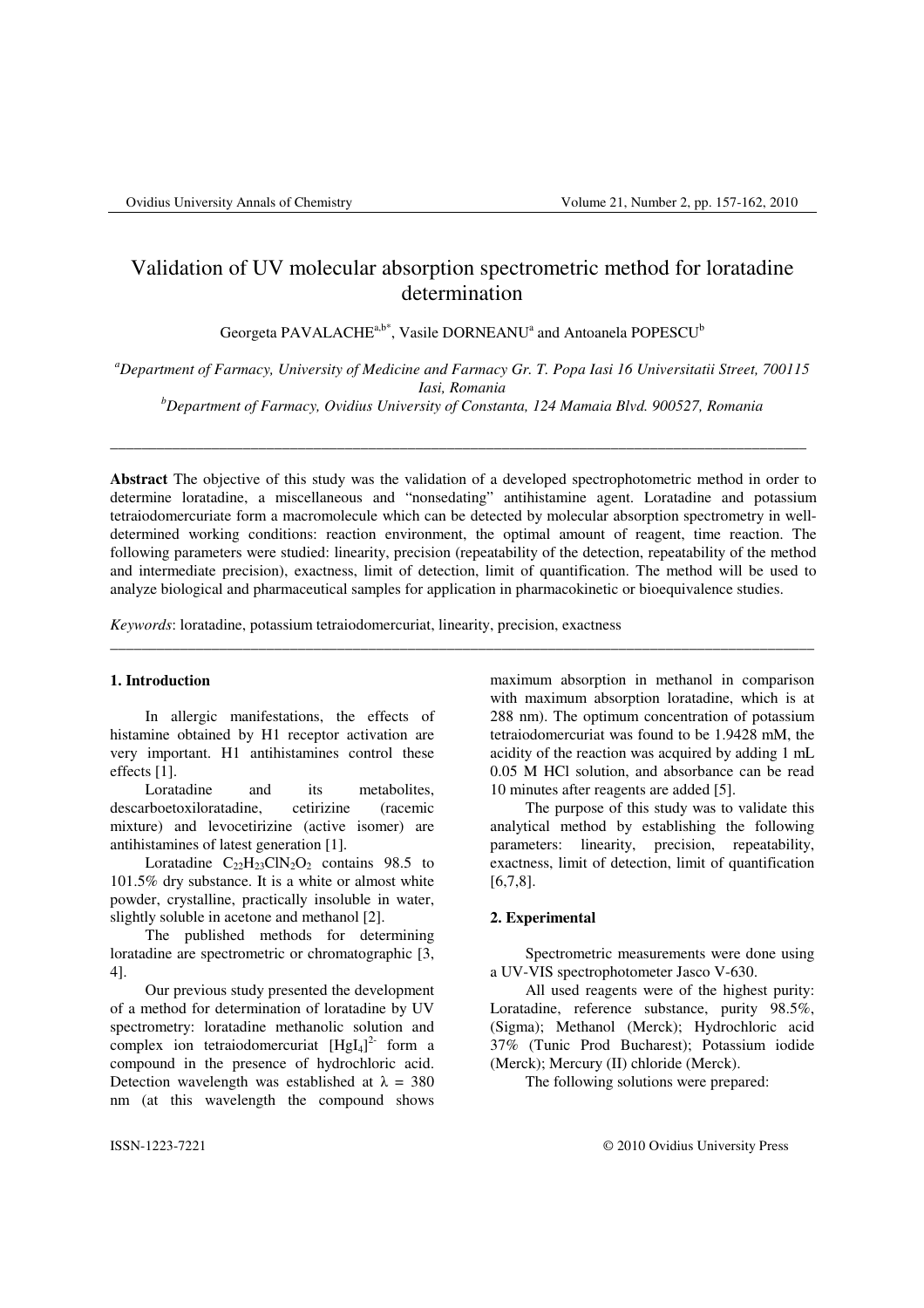- loratadine standard solution in methanol (1 mg/mL): 100 mg loratadine (reference substance) is dissolved in methanol in 100 mL volumetric flask; for experiments, a working solution of 0.1mg/mL loratadine was prepared by diluting standard solution 1/10 with methanol;
- aqueous solution of potassium tetraiodimercuriat 0.017 M: 30 mL 0.1 N HgCl<sub>2</sub> (13.6 g HgCl<sub>2</sub> dissolved in distilled water to one liter) was mixed with 57 mL solution KI 0.1 N (16.6 g KI dissolved in distilled water to one liter) added drop by drop and stirring continuously; the working solution (1.9428 mM) was prepared by diluting the standard solution 2/15 (v/v) in distilled water; the following reaction took place:

 $HgCl<sub>2</sub>(aq) + 2 Kl (aq) \rightarrow 2KCl (aq) + HgI<sub>2</sub>(pp)$  $Hgl<sub>2</sub>(pp) + 2KI(aq) \rightarrow K<sub>2</sub>/Hgl<sub>4</sub>$ *(aq)* 

• aqueous solutions 0.1 M and 0.05 M HCl.

In principle, loratadine in methanol solution forms with complex ion tetraiodomercuriate  $[HgI<sub>4</sub>]<sup>2</sup>$ , in the presence of hydrochloric acid, a hardly soluble compound that shows maximum absorbance at 380 nm, proportional to its concentration in loratadine [5].

One mL of loratadine working solution was mixed with 1 mL of each reagent and filled up with distilled water to 5 mL. Each sample was analyzed, measuring the absorbance at wavelength  $\lambda = 380$ nm.

To assess **the linearity**, the regression line has been plotted. The results of analytical method were mathematically processed using the method of least squares [9, 10] and then it was determined the concentration range for which the variation is linear.

For this interval the regression line was plotted and the obtained data were evaluated statistically, determining the correlation coefficient (r), regression coefficient  $(r^2)$ , standard deviation of regression slope (RSD), standard error of regression line (SE) and equation of absorbance line  $= f(c)$ :

$$
Absorbance = a x concentration + b
$$

 $(a = slope; b = intercept)$ 

The precision, expressed by relative standard deviation (RSD%) should not exceed 5% [11].

In order to evaluate the system's **precision**, the following parameters have been assessed: repeatability of the detection, repeatability of the method and intermediate precision.

For **repeatability of detection**, ten determinations of the same sample (0.08 mg/mL) were done, under the same experimental conditions, measuring the values of absorbance.

**Repeatability of the method** is a measure of variability when the same analyst works in the same conditions. The results were expressed by the standard deviation of repeatability and the coefficient of variation of multiple determinations for a single sample, in one run test (relative standard deviation).

## *RSD = standard deviation / average x100*

The coefficient of variation should not exceed 2%. Repeatability conditions include: (i) constant measurement method; (ii) same operator; (iii) same measuring equipment used in the same conditions; (iv) same location; (v) occurrence of measurements on short periods during the day.

For determining **intermediate precision** of the method, the entire experiment was performed the following day, with newly prepared reagents, the process being the same as for the repeatability method of determination.

**Exactness** expresses the degree of agreement between the result of a test and the accepted (real) reference value of the measuring device. The exactness was determined on nine samples of loratadine.

The method for calculating the standard error and slope of the regression line was used to determine **limit of detection** and **limit of quantification.**

Limit of detection (LOD) is the lowest analyte concentration that can be detected.

$$
LOD = \frac{3 \times SE}{slope}
$$
 Limit of quantification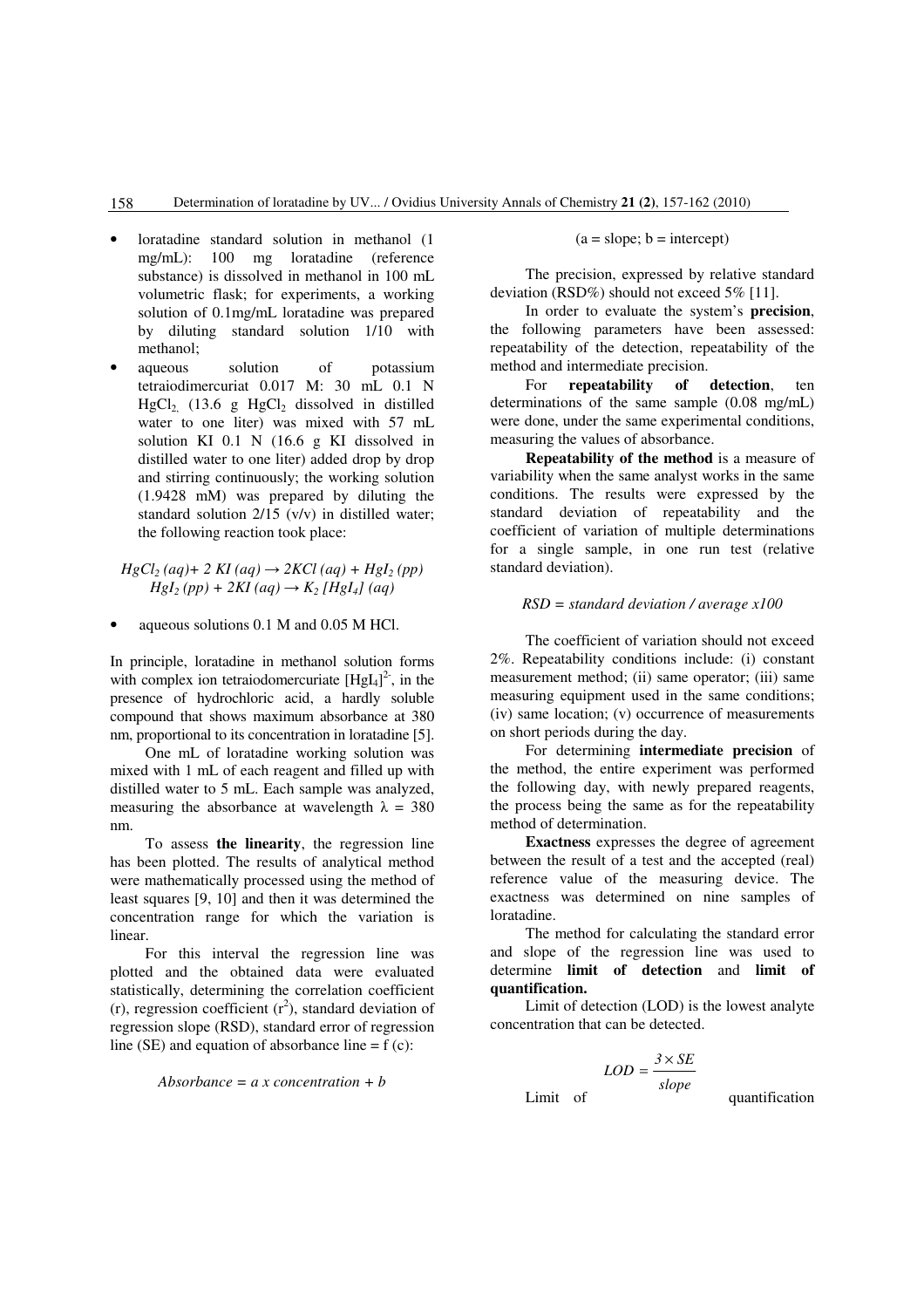(LOQ) is the lowest analyte concentration that can be detected quantitatively, at an acceptable level of uncertainty.

$$
LOQ = \frac{10 \times SE}{slope}
$$

## **3. Results and Discussions**

#### *3.1. Linearity*

Four series of working solutions were prepared under described conditions, with concentration in loratadine from 0.01 to 0.1 mg/mL

The variation of average absorbance it was plotted versus concentration.

The equation of calibration line calculated by mathematical regression is:

#### *Absorbance = 7.5789 x concentration - 0.0113*

Statistic data are synthesized in **Table 1.** 

| <b>Table 1 – Statistics calculation for linearity</b> |  |
|-------------------------------------------------------|--|
|-------------------------------------------------------|--|

| Correlation coefficient (r)                   | 0.9998    |  |
|-----------------------------------------------|-----------|--|
| Regression coefficient $(r^2)$                | 0.9997    |  |
| Standard error of the<br>regression line (SE) | 0.005     |  |
| Intercept (b)                                 | $-0.0113$ |  |
| Slope $(a)$                                   | 7.5789    |  |

Analysing the value obtained by Fisher test [9,10], we can see that calculated value  $(F_{calculated})$  $=8974.140$ ) is much higher than value tabled for a 5% risk and 8 rank of liberty ( $F_{\text{tabled}}$ =5.317), which entitles us to reject the variant of "null hypothesis", i.e., factorial variable (concentration) influences significantly the behaviour of resultant variable (absorbance). Thus, correlation ratio is significant.

The correlation between theoretical concentration and the calculated one, using the equation of calibration line, is appropriate.



**Fig. 1** - Linearity results using the optimized UV spectrometric method

## *3.2. Precision*

Precision of the method was tested by assessing repeatability of the detection, repeatability of the method and intermediate precision.

#### **3.2.1. Repeatability of detection**

The results of ten absorbance measured values of the same sample (0.08 mg/mL) were statistically evaluated and the average value, the standard deviation and relative standard deviation were calculated (**Table 2**).

**Table 2** – Statistical results for repeatability of detection

| Average | 0.6137 |
|---------|--------|
| SD.     | 0.0017 |
| RSD     | 0.2807 |

Considering the value of relative standard deviation,  $RSD = 0.2807$ , the study demonstrates that UV spectrometric method for determination of loratadine is repeatable.

#### **3.2.2. Repeatability of the method**

In order to determine the repeatability of this method, nine samples covering specific range of concentration (3 determinations for 3 different values of concentration) were prepared and analyzed. Using the calibration equation, the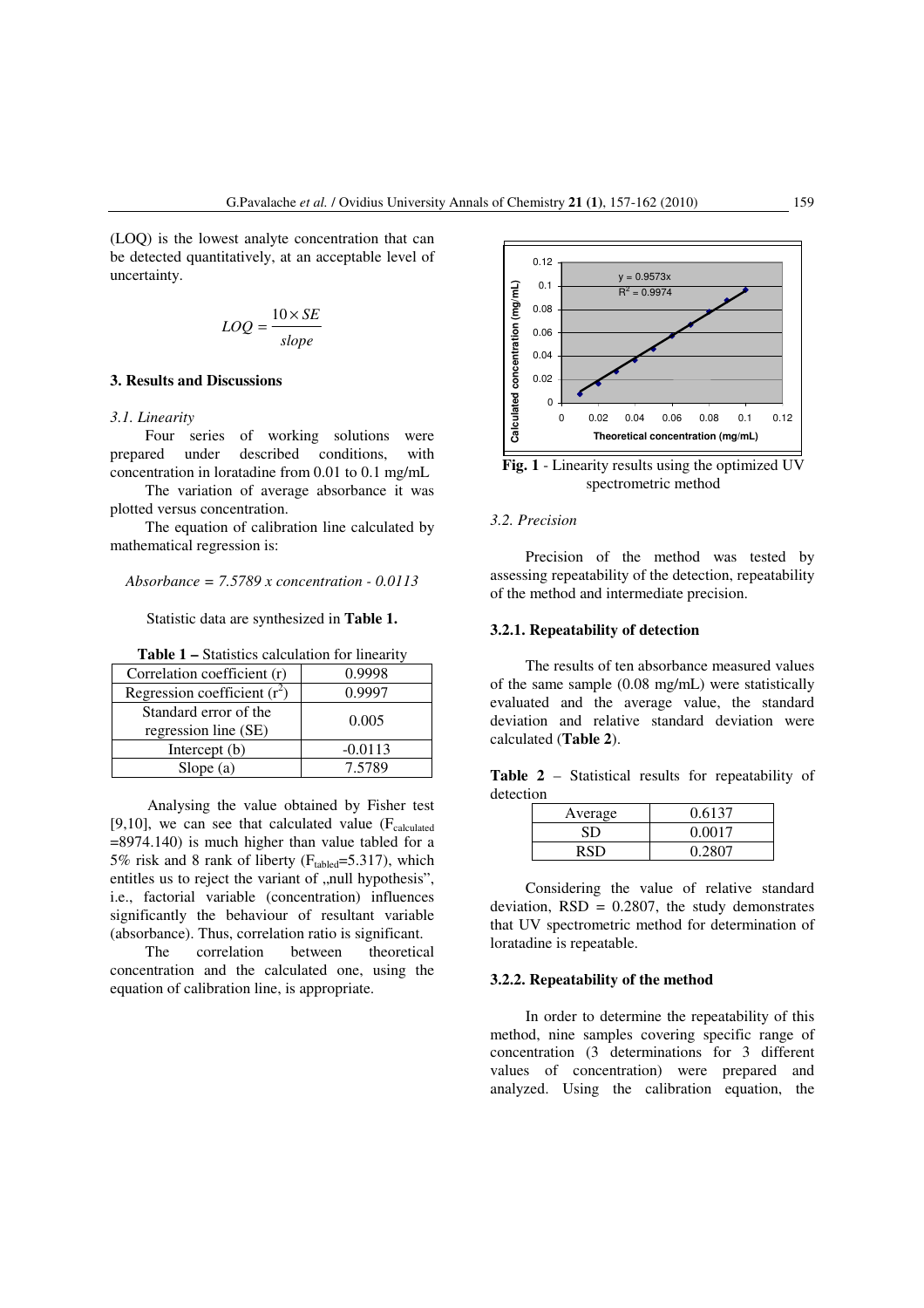concentration and recovery for each sample have been established (**Table 3**).

The obtained values for repeatability of the method were statistically processed (**Table 4**).

According to experimental data obtained, the relative standard deviation ( $RSD = 4.632\%$ ) is less than 5%, which proves that the proposed analysis method is precise.

## **3.2.3. Intermediate precision**

The absorbance values obtained by processing the samples of intermediate precision are presented and recovery was established using equation of calibration curve to calculate concentration (**Table 5)**.

**Table 4** – Statistical results for repeatability of the method

| Average | 102.464 |
|---------|---------|
| SD      | 4.746   |
| RSD     | 4.632%  |

According to statistical data (**Table 6**), the relative standard deviation (RSD =  $3.81\%$ ) has a value up to 5%, which shows that the method is precise.

| $N^{\circ}$ .  | Theoretical concentration | Absorbance | Calculated concentration | Recovery % |
|----------------|---------------------------|------------|--------------------------|------------|
|                | (mg/mL)                   |            | (mg/mL)                  |            |
|                |                           | 0.50112    | 0.064629                 | 107.71     |
| 2              | 0.06                      | 0.51220    | 0.066091                 | 110.15     |
| 3              |                           | 0.50289    | 0.064863                 | 108.10     |
| $\overline{4}$ |                           | 0.53244    | 0.068762                 | 98.23      |
| 5              | 0.07                      | 0.54285    | 0.070136                 | 100.19     |
| 6              |                           | 0.53424    | 0.068999                 | 98.57      |
| 7              |                           | 0.61453    | 0.079593                 | 99.49      |
| 8              | 0.08                      | 0.61235    | 0.079306                 | 99.13      |
| 9              |                           | 0.62115    | 0.080467                 | 100.58     |

**Table 5.** Results to assess the intermediate precision of UV spectrometric method for loratadine determination

| $N^{\circ}$ . | Theoretical concentration<br>(mg/mL) | Absorbance | Calculated concentration (mg/mL) | Recovery % |
|---------------|--------------------------------------|------------|----------------------------------|------------|
|               |                                      | 0.49102    | 0.063297                         | 105.49     |
| 2             | 0.06                                 | 0.5092     | 0.065696                         | 109.49     |
| 3             |                                      | 0.48277    | 0.062208                         | 103.68     |
| 4             |                                      | 0.54111    | 0.069906                         | 99.86      |
| 5             | 0.07                                 | 0.5394     | 0.06968                          | 99.54      |
| 6             |                                      | 0.53459    | 0.069046                         | 98.63      |
| ⇁             |                                      | 0.60453    | 0.078274                         | 97.84      |
| 8             | 0.08                                 | 0.65235    | 0.084584                         | 105.72     |
| 9             |                                      | 0.6309     | 0.081753                         | 102.19     |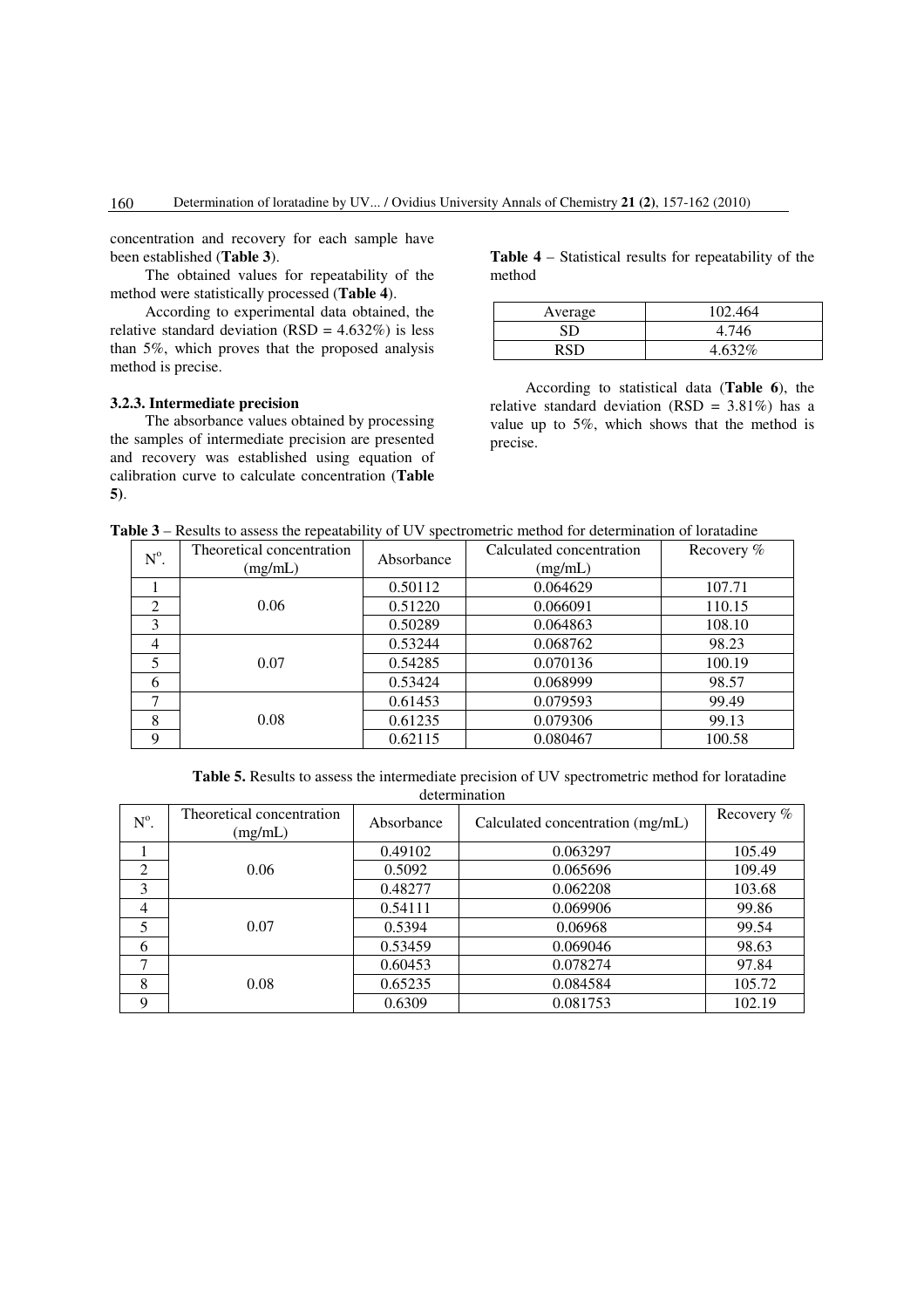|  |                                                     |  | <b>Table 6</b> – Statistical results for intermediate |
|--|-----------------------------------------------------|--|-------------------------------------------------------|
|  | المستطف والمتحدث والفائك والمستند والمستحد والمستحد |  |                                                       |

| precision of the method |          |  |
|-------------------------|----------|--|
| Average                 | 102.4974 |  |
| SD                      | 3.906451 |  |
| RSD                     | $3.81\%$ |  |

Confidence interval for each individual value for 8 degree of liberty and a precision of  $95\%$  (t= 2.31) is [11]:

> *X - (t.SD) <*µ *<x + (t.SD) 102.464 - (2.31 x 4746) <*µ *<102.464 +(2.31x4746) 91.50% <*µ *<113.43%*

## *3.3. Exactness*

Nine samples were prepared for determining exactness. The concentrations of loratadine were ranged from 0.06 to 0.08 mg/mL. For each level of concentration, three samples were done and analyzed, measuring absorbance (**Table 7).** 

Using equation of calibration line, the concentration has been calculated. The recovery of calculated concentration against the theoretical one was statistically processed (**Table 8).** 

**Table 8** – Statistical processed of recovery in determining of exactness

| Average | 100.5978 |
|---------|----------|
| SD      | 1.117124 |
|         | 1 1 1 %  |

The evaluation of exactness for UV spectrometric method of loratadine determination has a recovery of 100.59%. (ranged from 98.53 to 102.05%).

## *3.4. Limit of detection and limit of quantification*

For the quantification limit LOQ, which usually is the lowest point on the standardization curve, we obtained a value of 0.006 mg/mL which is higher than the value obtained by for the limit of detection LOD of 0.002 mg/mL, being in agreement with the method's purpose.

#### **4. Conclusions**

The following experimental data for the validation of the new developed analytical method of loratadine spectrometric determination in UV have been obtained: (i) RSD was  $\lt5\%$  (between 0.28 and 3.81%) (ii) the correlation coefficient of regression line ( $r^2$  = 0.9997) was higher than 0,995 (iii) the method exactness was between 98.59% and 102.05% (the mean recovery is 100.59%) (iv) the LOD was 0.002 mg/mL and (v) the LOQ was 0.006 mg/mL.

All this issues demonstrate that the method is suitable to be used in drugs and pharmaceutical preparations control.

| No.            | Theoretical concentration | Absorbance | Calculated concentration | Recovery % |
|----------------|---------------------------|------------|--------------------------|------------|
| Det.           | (mg/mL)                   |            | (mg/mL)                  |            |
|                |                           | 0.47109    | 0.060667                 | 101.11     |
| 2              | 0.06                      | 0.46902    | 0.060394                 | 100.65     |
| 3              |                           | 0.47277    | 0.060889                 | 101.48     |
| $\overline{4}$ |                           | 0.54155    | 0.069964                 | 99.94      |
| 5              | 0.07                      | 0.55004    | 0.071084                 | 101.54     |
| 6              |                           | 0.53403    | 0.068972                 | 98.53      |
| 7              |                           | 0.61453    | 0.079593                 | 99.49      |
| 8              | 0.08                      | 0.63005    | 0.081641                 | 102.05     |
| 9              |                           | 0.62100    | 0.080447                 | 100.55     |

**Table 7**. Results for exactness of spectrometric method for determining loratadine